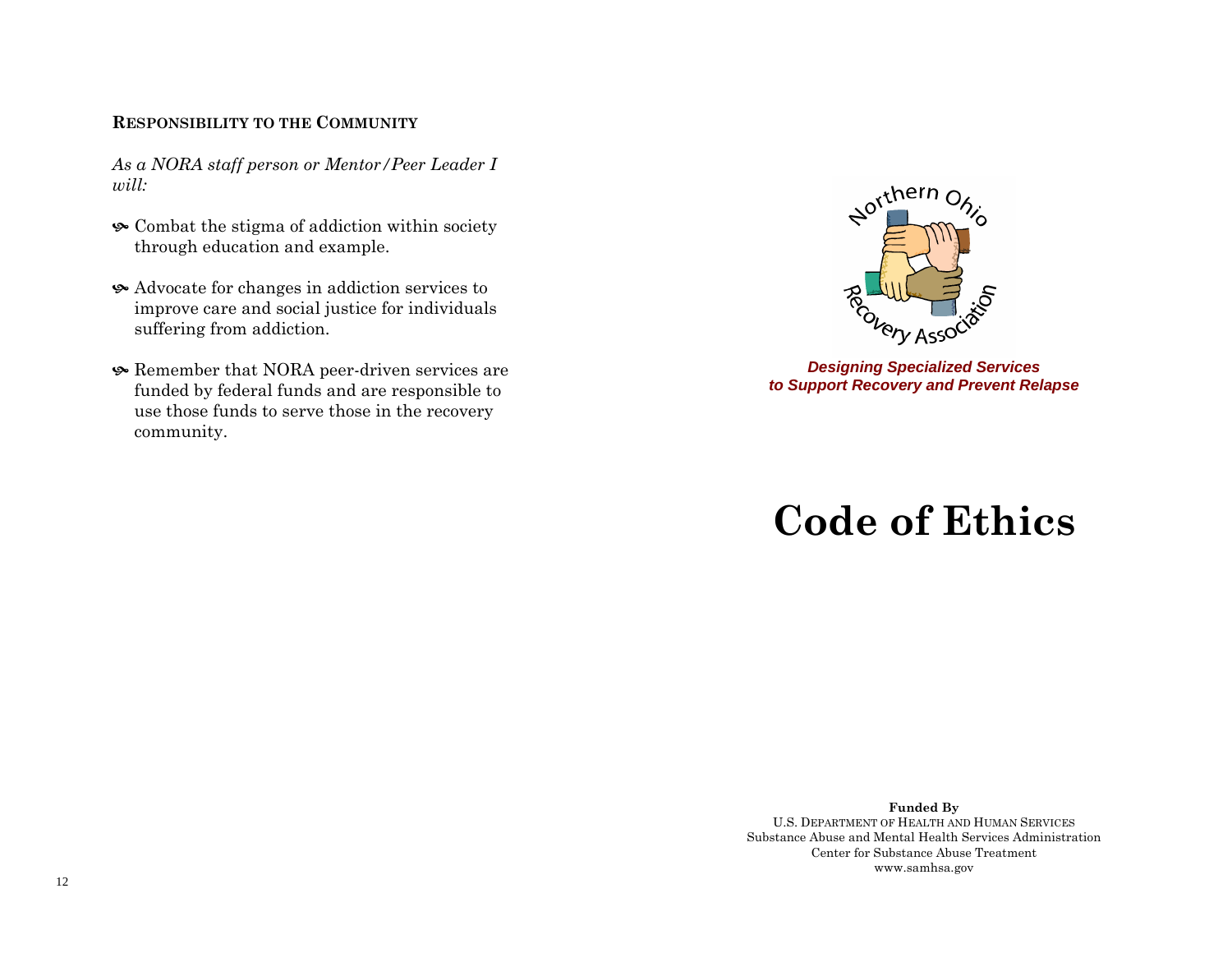# **NORA Code of Ethics**

### **OVERVIEW**

The *NORA Code of Ethics* is intended to serve as a guide to the conduct of NORA Mentor/Peer Leaders and Staff. The *Code* includes two parts. The first part, "Ethical Principles" provides an overview of NORA's ethical principles based on focus groups determination of values for the organization. The second part "Ethical Standards" provides ethics based guidance for behavior within the organization. This information can help program Mentors/Peer Leaders and staff determine what is appropriate behavior in difficult situations and provides a guideline for staff to use in determining possible inappropriate behavior to be handled.

*NORA is a multi-county agency providing services in Cuyahoga, Summit and Lorain counties to improve the recovering community members' overall quality of life. NORA's purpose is to empower recovery community members from among the areas diverse recovering population to deliver culturally competent peer-to-peer recovery support services in order to:* 

- ^ *Prevent Relapse*
- ^ *Promote long-term recovery from substance abuse/dependence and*
- ^ *Enable full integration into the larger community*

*This Code of Ethics is adapted from the NASW Code of Ethics (1996), Justice in Mental Health Organization Inc. Code of Ethics and The Register if Addiction Specialists Code of Ethics.* 

- $\bullet$  Protect participants from unethical conduct by those in the treatment and recovery community.
- $\bullet$  Work together as a group of equals.
- $\bullet$  Work to represent all in the recovery community.
- $\bullet$  Do my best to make NORA belong to the recovery community.
- $\bullet$  Be responsible to NORA and its staff.
- $\bullet$  Maintain credibility.
- $\bullet$  Maintain the conditions, rules and expectations for participation in NORA to protect the rights of participants and the recovery community.
- $\bullet$  Accept, without discrimination all individuals associated with NORA regardless of race, color, national origin, height, weight, age, sex, sexual preference, marital status or disability.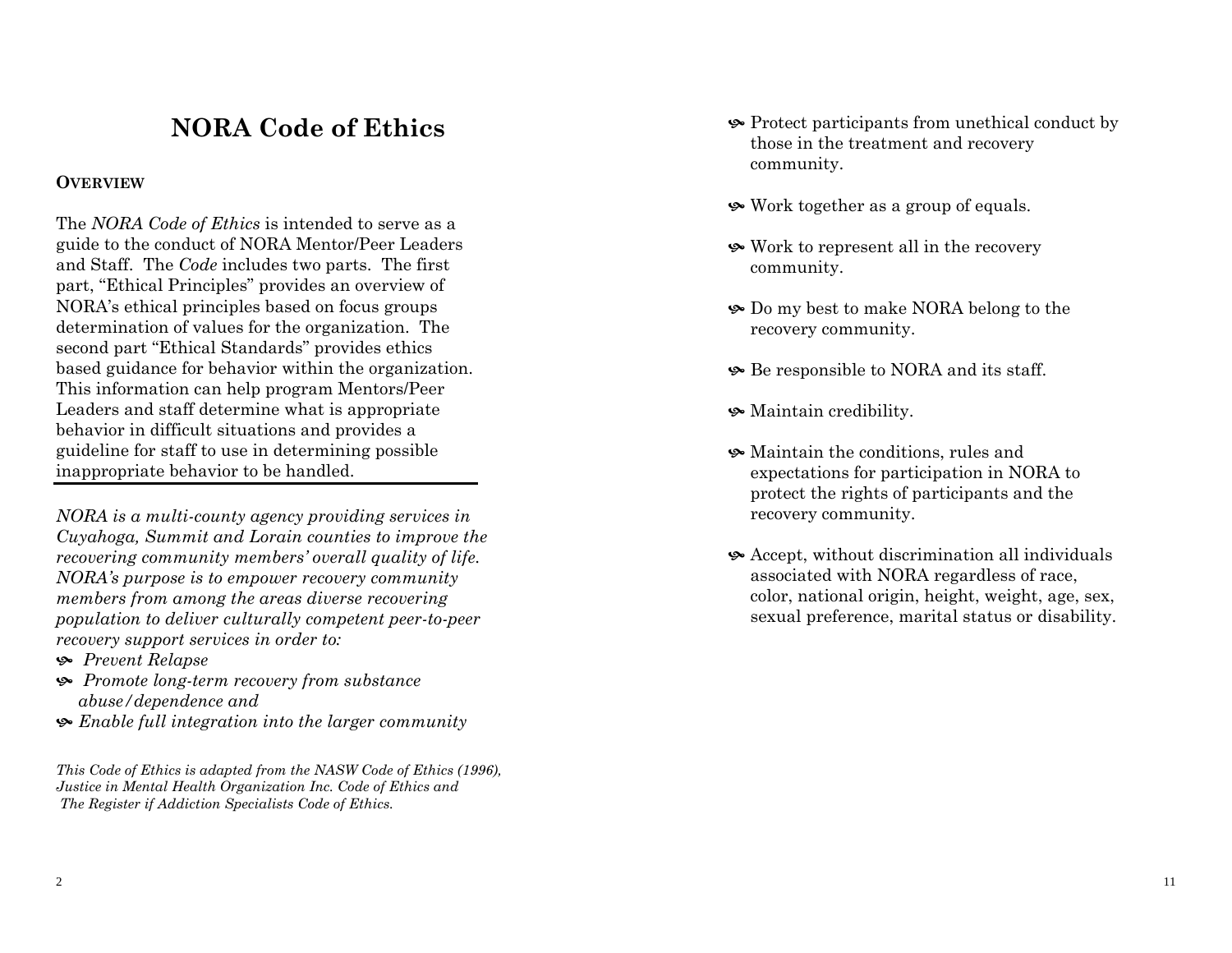- **•** Treat participants equally, showing no preference to anyone, treating everyone as your peer and equal.
- $\bullet$  Be a role model to others.

#### **RESPONSIBILITY TO THE ORGANIZATION**

*As a NORA staff person or Mentor/Peer Leader I will:* 

- Respect the rights and views of fellow Mentors/Peer Leaders and NORA Staff.
- $\bullet$  Maintain respect for institutional policies and management within the agency and take initiative to improve such policies if it is in the best interest of the recovery community.
- $\bullet$  Uphold the concept, principles and practice of peer-driven services in the recovery community.
- ^ Work to prevent discrimination, injustice and violation by or within the organization.
- $\bullet$  Use the organization's power, resources and assets only in the pursuit of helping those in recovery.
- ^ Advocate for better treatment, recovery services, opportunities and acceptance for those in the recovery community.

# **Ethical Principles**

The following ethical principles are based on the core values of the Northern Ohio Recovery Association. These values are recovery first, participatory process, authentic recovery community voice, leadership development and cultural diversity.

### **Value:** *Recovery First*

**Ethical Principle:** *NORA's primary guiding principle is to promote recovery for all; Mentors/Peer Leaders and participants of services to provide overall well-being and quality of life.* 

NORA staff and Mentors/Peer Leaders make their individual recovery a priority each day. They draw on their own personal recovery knowledge, values and skills to help people in and striving toward recovery. Staff and Mentors/Pee Leaders are expected to maintain their own recovery and seek help if needed.

**Value:** *Participatory Process* 

**Ethical Principle:** *NORA Staff and Mentors/Peer Leaders will make participation by the recovery community accessible to all.* 

NORA Staff and Mentors/Peer Leaders pursue ways to make services available to all. They encourage participation of others in the recovery community, either as Mentors/Peer Leaders or participants in service.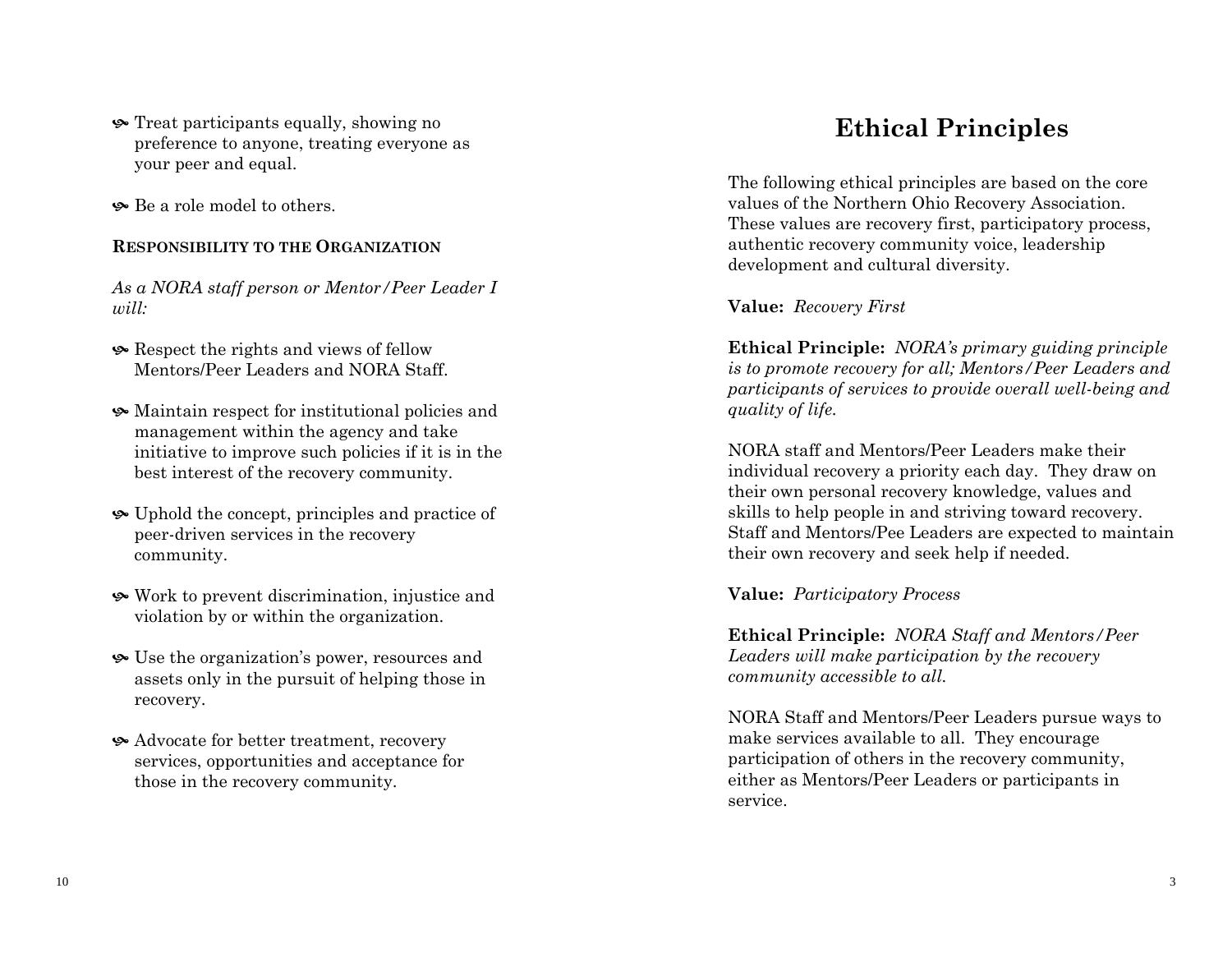**Value:** *Authentic Recovery Community Voice* 

**Ethical Principle:** *NORA Staff and Mentors/Peer Leaders practice tolerance and embrace diversity.* 

NORA Staff and Mentors/Peer Leaders provide a "safe" environment for all to voice their opinions, ideas and thoughts. NORA offers cultural diversity training and encourages those in the recovery community to recognize many pathways to recovery.

## **Value:** *Leadership Development*

**Ethical Principle:** *NORA provides leadership opportunities for those in the recovery community.* 

NORA staff is committed to providing training to those in the recovery community in areas such as anger management, parenting skills, job search skills, general life skills and other training to aid in leadership development.

## **Value:** *Cultural Diversity*

**Ethical Principle:** NORA Staff and Mentors/Peer Leaders value all in the recovery community from all races, backgrounds and recovery experiences.

- $\bullet$  Not exploit relationships with others for personal gain.
- ^ Not sexually exploit or harass participants.
- ^ Allow participants to make their own decisions and choices in regards to their own lives.
- ^ "Do with" or "assist" others in helping themselves, not "do for" them.
- $\bullet$  Safeguard the interests and rights of participants and the recovery community.
- $\bullet$  Not act in any way that violates the civil, legal, and ethical rights of others.
- Maintain confidentiality and privacy of participants and the recovery community.
- $\bullet$  Treat others with respect, fairness and honesty.
- $\bullet$  Use a strengths perspective. View all individuals as capable human beings with rights, feelings and value. No individual should be viewed as chronic, incapable or less than who they are.
- $\bullet$  Accept participants as who they are where they are and what they are regardless of personal opinions.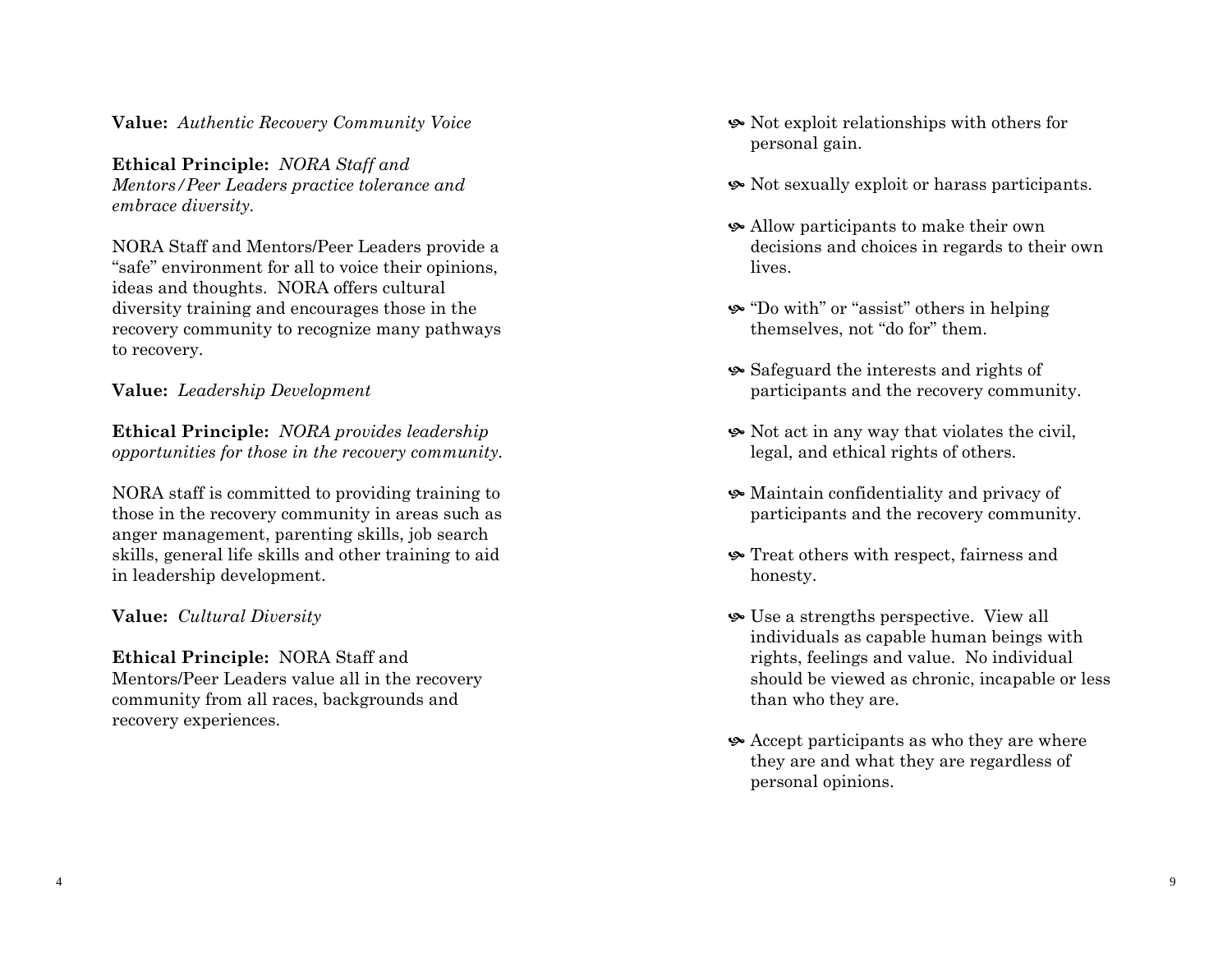#### **RESPONSIBILITY TO PARTICIPANTS**

*As a NORA staff person or Mentor/Peer Leader I will:* 

- $\bullet$  Maintain individual responsibility for myself in regard to my conduct and contact with participants.
- $\bullet$  Maintain a commitment to provide authentic services to those I mentor or lead.
- $\bullet$  Be willing to recognize when it is in the best interest of the participant to refer them to a professional for help or other mentor for support.
- $\bullet$  Hold information shared with me confidential (within the agency staff) unless a participant is harming or has the intention to harm themselves or someone else.
- $\bullet$  Accept, without discrimination all participants regardless of race, color, national origin, height, weight, age, sex, sexual preference, marital status or disability.
- $\bullet$  Put the needs of participants first in all actions or situations.
- $\triangle$  Act to prevent actions that are harmful or discriminatory to those in the recovery community.

NORA staff and Mentors/Peer Leaders include individuals using 12-step programs, faith based programs, medicine assisted recovery, those currently in treatment, those in search of recovery and treatment, parents, siblings, children, significant others and allies of those mentioned as the "recovery community". They are committed to helping those individuals take the lead in formulating non-traditional coalitions for the sake of increasing peer-driven services. The larger goal is to help them form alliances in the recovery community with treatment providers and faith institutions to become leaders in promoting culturally competent, cost efficient peer-driven support services.